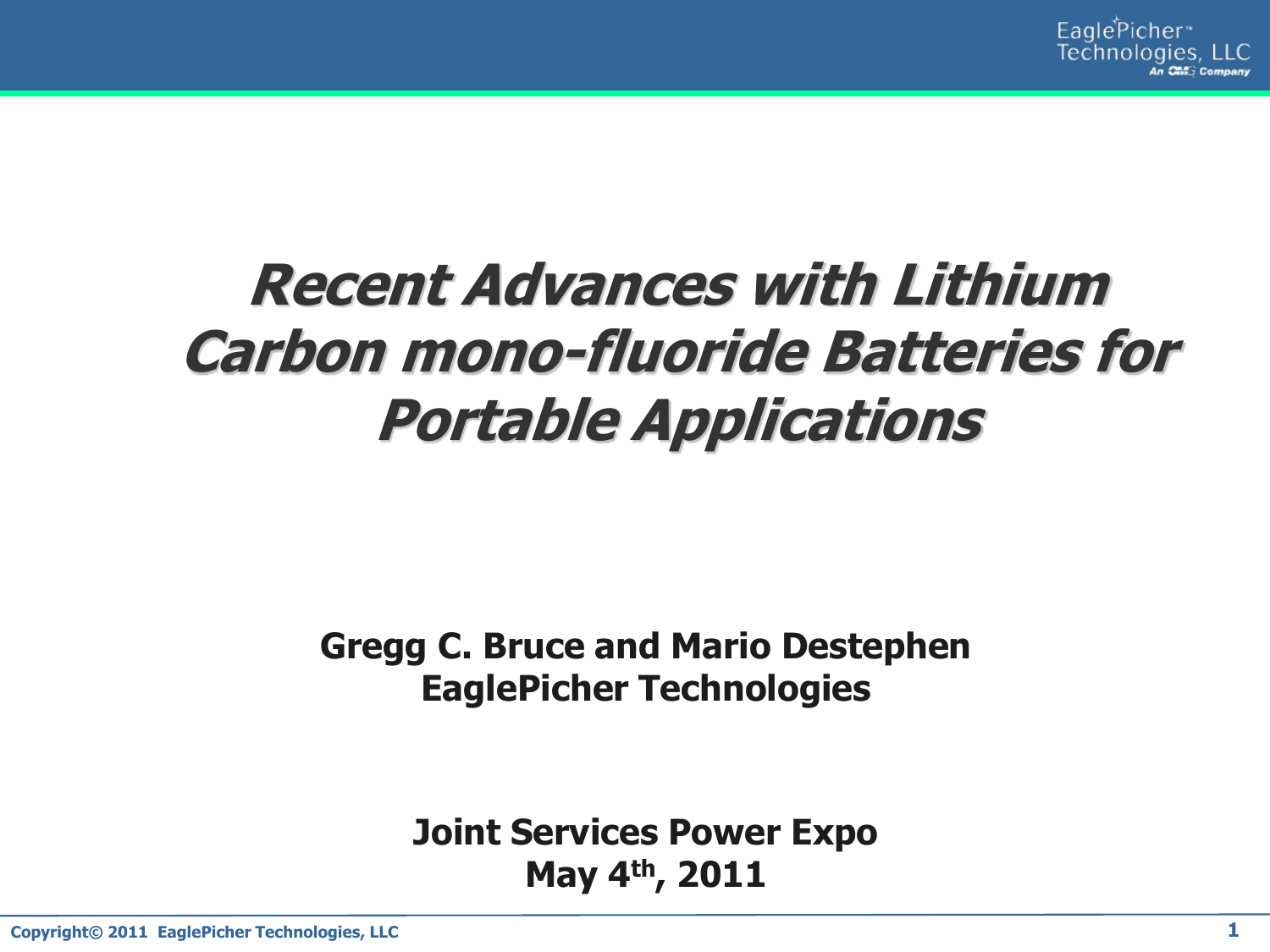

## **Topics**

- **Introduction to Li/CFx**
- **"Half-Sized" BA-5590 Li/CFx Battery Development**
	- **Phase I – Steel Cell Development and Limited Battery Testing.**
	- **Phase II – Aluminium Cell Development and Additional Safety and Battery Testing.**

**Conclusions**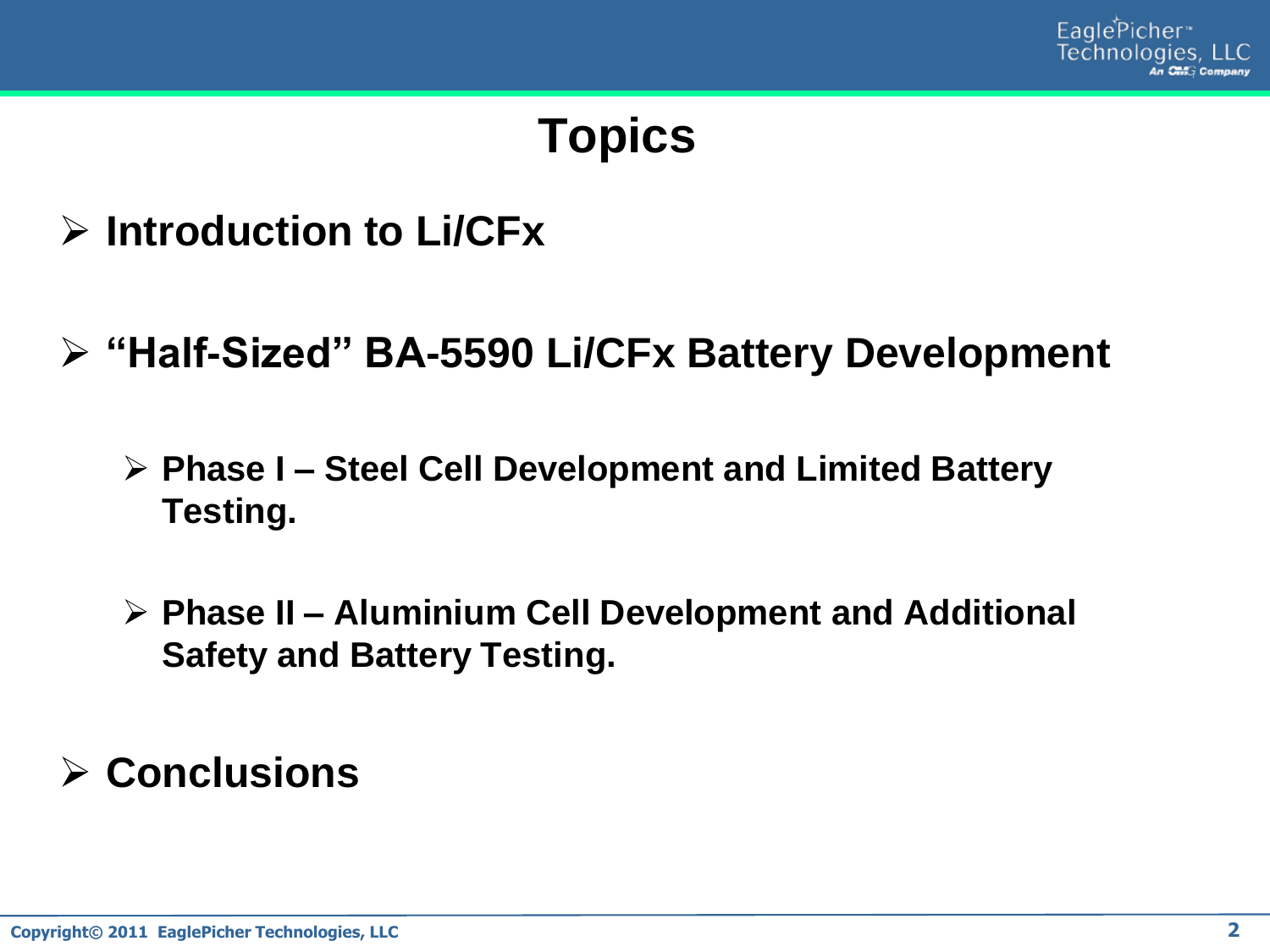## **Hi Power CFx Cell Development @ EPT**

- EaglePicher\* Technologies. LLC **In Child Company**
- **Initial target is a D cell with 2X Specific Energy compared to the current Li/SO<sup>2</sup> and Li/MnO<sup>2</sup> batteries at the required 2A continuous discharge rate.**

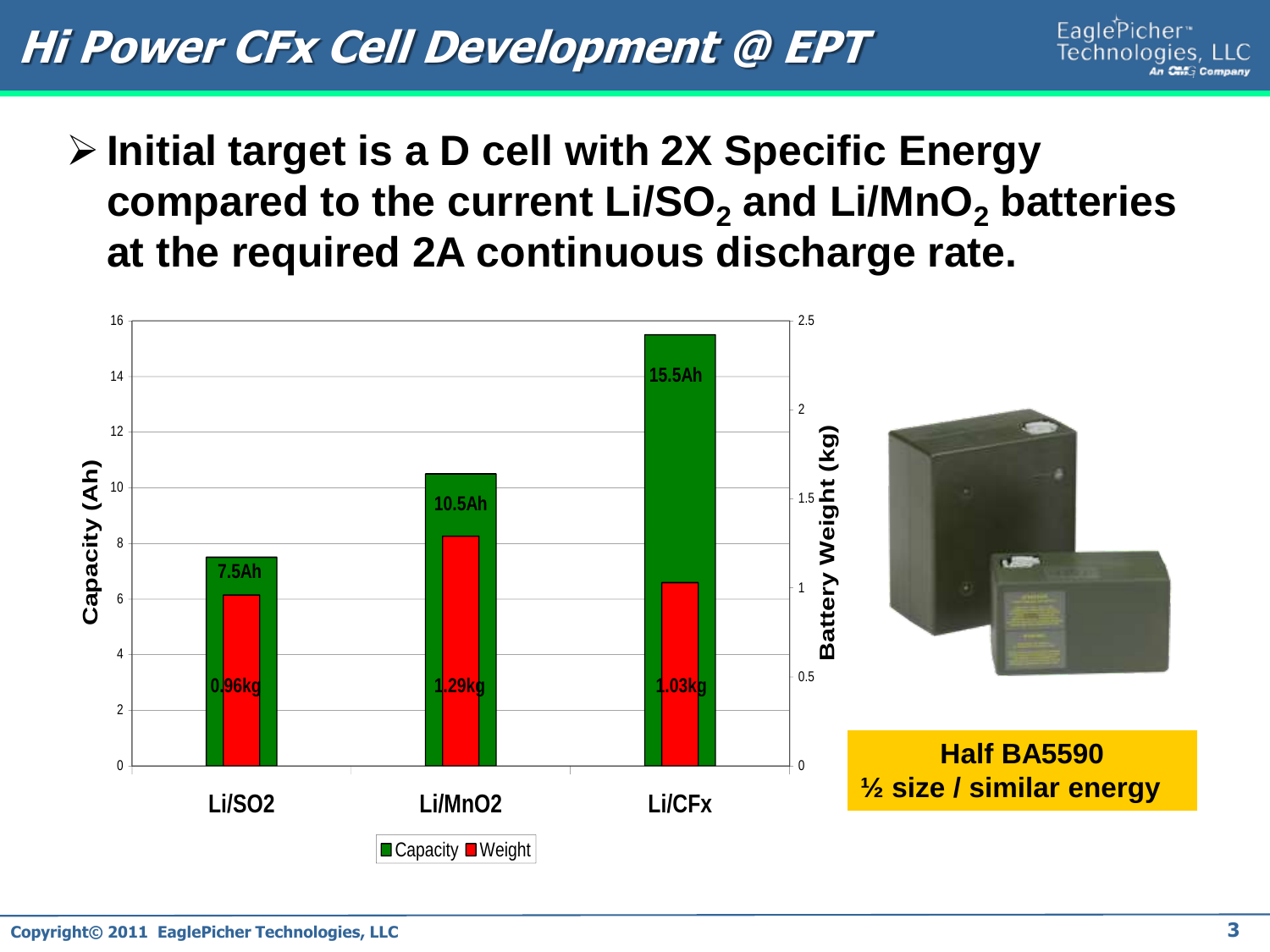



- **Low temperature performance and heat management are recognized as the major challenges for this application.**
- **Significant improvements have been made in low temperature performance, but initial voltage delay still needs improvement for low temperature high rate applications.**
- **Heat management at the BA-5590 battery level is still a concern for high rate continuous operation.**
- **CFx material cost continues to be a concern for high volume applications.**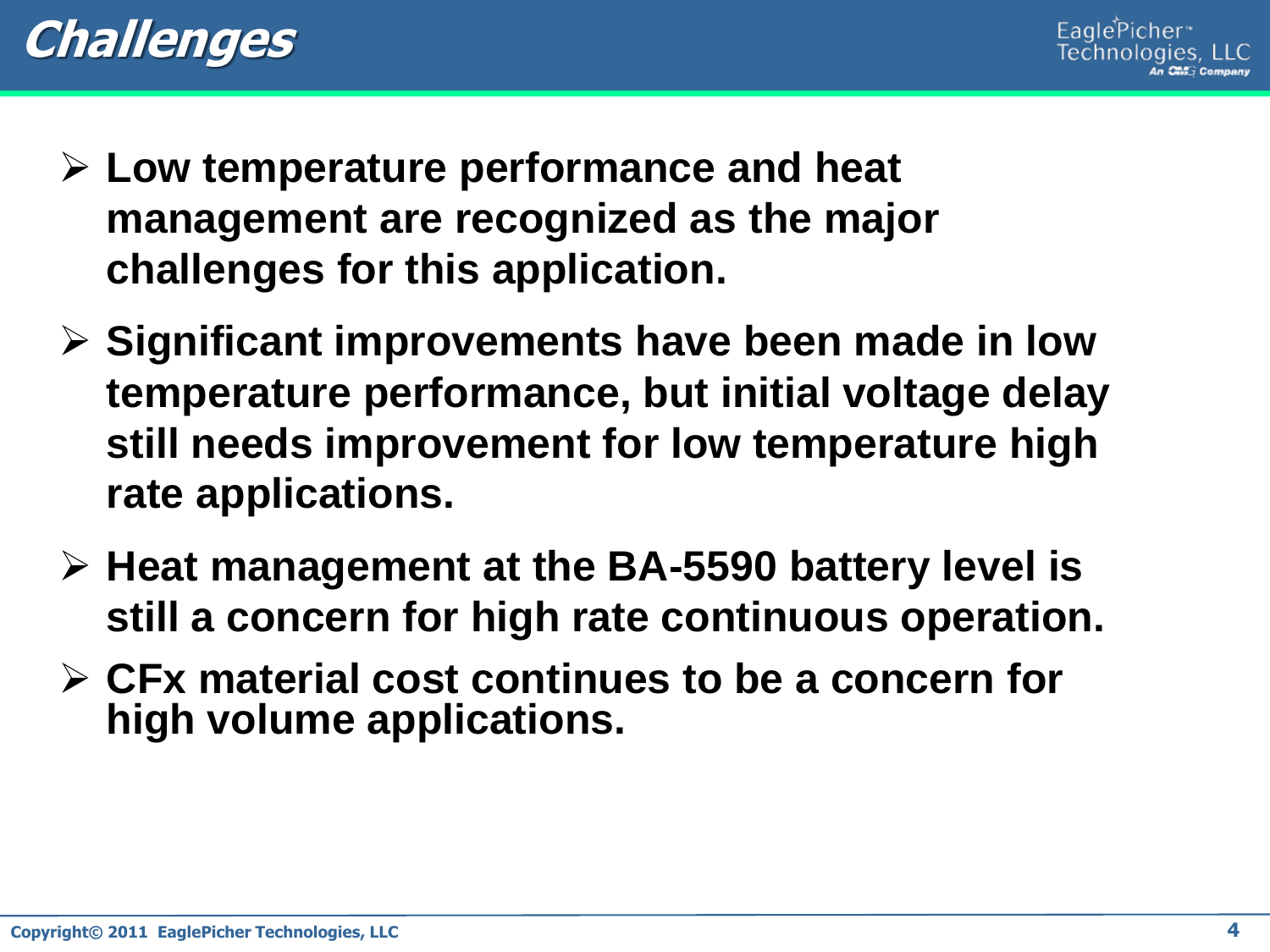- **Aluminium hardware provides an increase of >100 Wh/kg in specific energy density.**
	- **Reduction by 21% in weight.**
- **Welded design with rivet seal provides a robust design for high temperature operation.**
- **Extensive performance, safety and transportation testing has been successfully completed with this design.**
- **All UN transportation tests - 28 days desert cycle.**



**D cell with Al Hardware Length = 54.6 mm OD = 33.1 mm**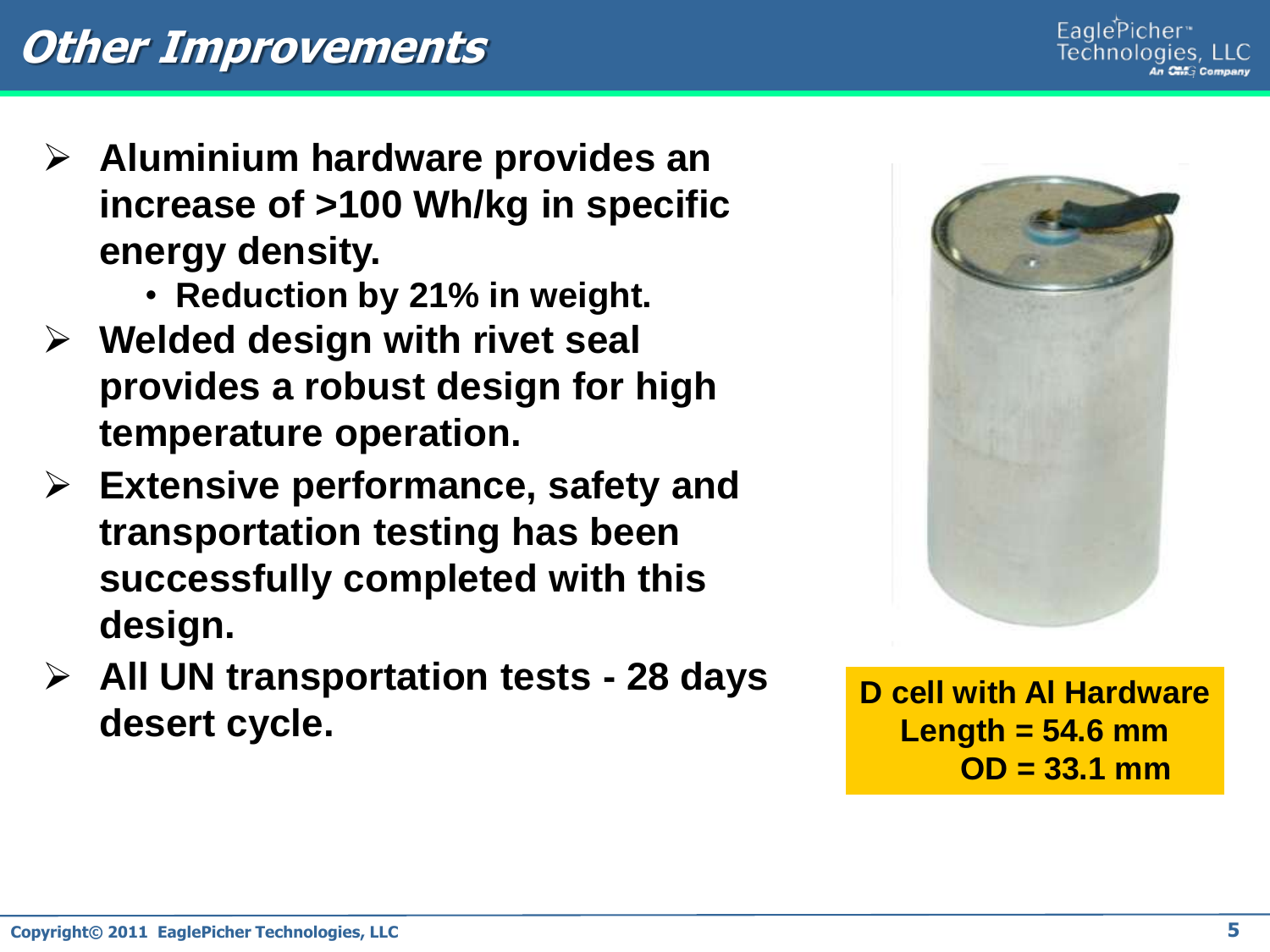#### **Baseline Phase I – Design Attributes**



#### **Phase I – ½ Sized BA-5590 Li/CFx**

- *Mild steel cell enclosure.*
- *Standard feed through and welding processes.*
- *Proof of Concept.*

| <b>Attribute</b>          | <b>US Army Performance</b><br><b>Specification (Half-90)</b> | <b>EaglePicher Energy</b><br><b>Products Half-90</b><br><b>Performance</b>           |
|---------------------------|--------------------------------------------------------------|--------------------------------------------------------------------------------------|
| Energy                    | 200 Wh at SINCGARS                                           | 170 Wh at SINCGARS                                                                   |
|                           | $(30.5$ hours)                                               | (26.2 hours) Ambient<br>184 Wh at $55^{\circ}$ C                                     |
| Weight                    | 1.1 pounds (0.499 kg)<br>(400 Wh/kg)                         | 1.07 pounds (0.485 kg)<br>(350 Wh/kg)                                                |
| <b>Dimensions</b>         | 2.450" x 2.500" x 4.400"                                     | 2.435" x 2.490" x 4.390"                                                             |
| Voltage                   | 16.8 V (10V cut-off)                                         | 16.5 V (10V cut-off)                                                                 |
| Connector                 | <b>BA-5590 Type</b>                                          | <b>BA-5590 Type</b>                                                                  |
| <b>Fuel Gauge</b>         | State of Charge Indicator                                    | State of Charge Indicator                                                            |
| Operational               | $-20^{\circ}$ C to 55 $^{\circ}$ C                           | $-20^{\circ}$ C to 55 $^{\circ}$ C                                                   |
| Temperature               |                                                              | (voltage delay noted at -<br>$20^{\circ}$ C)                                         |
| Storage<br>Temperature    | -40 $^{\circ}$ C to 70 $^{\circ}$ C                          | -40 $^{\circ}$ C to 70 $^{\circ}$ C                                                  |
| Transportation<br>and SAR | <b>Required before FY09</b><br>Soldier use                   | <b>UN Transportation Tests</b><br>compliant; SAR testing is<br>required for Phase II |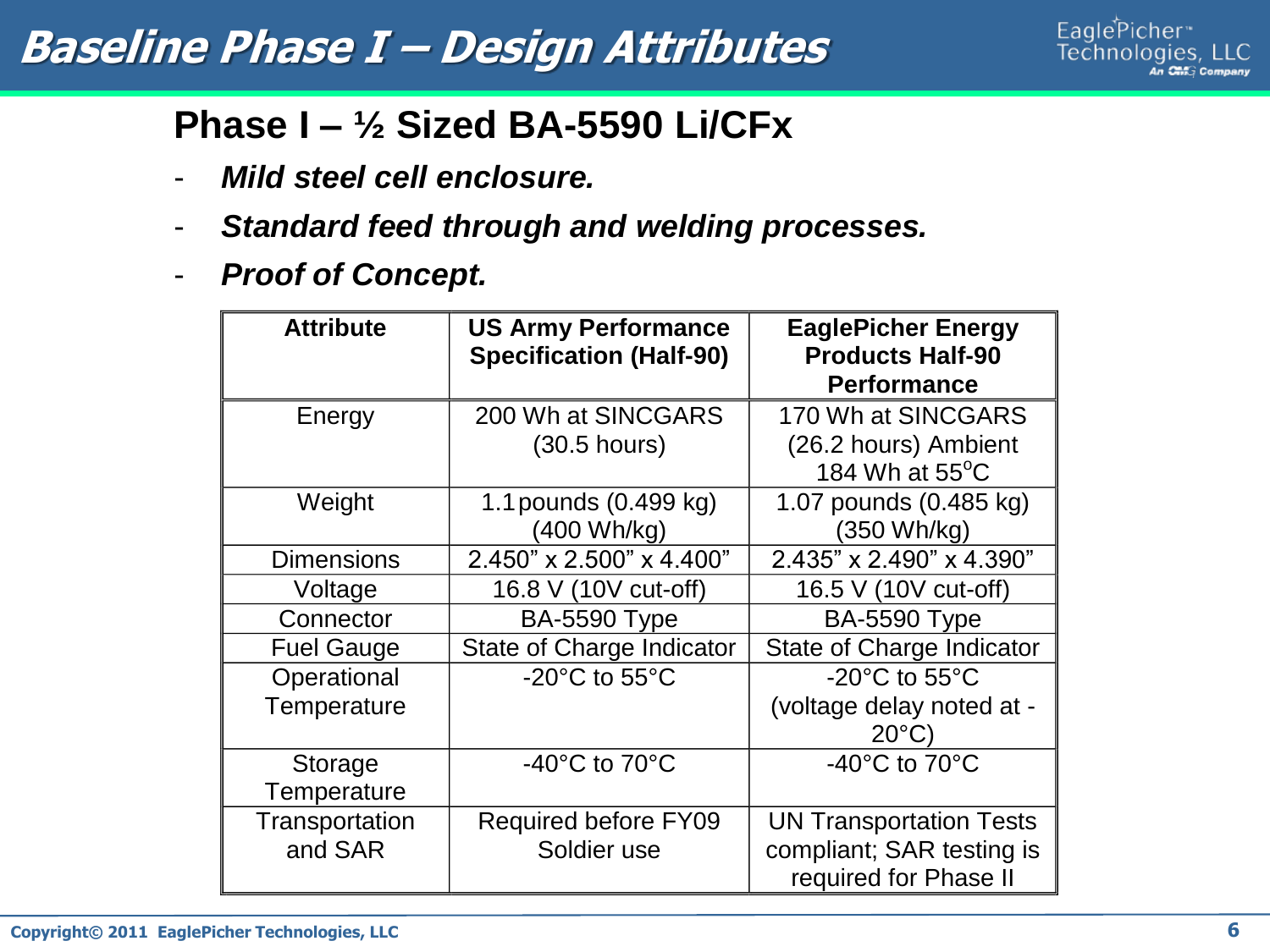#### **Phase II – ½ Sized BA-5590 with Li/CFx Cells.**

- **Phase II was focused on additional testing of the battery to understand performance and safety.**
- **Outlined potential of Aluminium hardware as an option.**
- **Program refocused to Aluminium hardware development (LC-3155 Slim D).**
- **There were some design change issues which had to be addressed but the major issues were welding related.**
- **Phase II also carried out more testing according to that outlined in the First Article Tests and Safety Assessment Report, but not a full FAT/SAR.**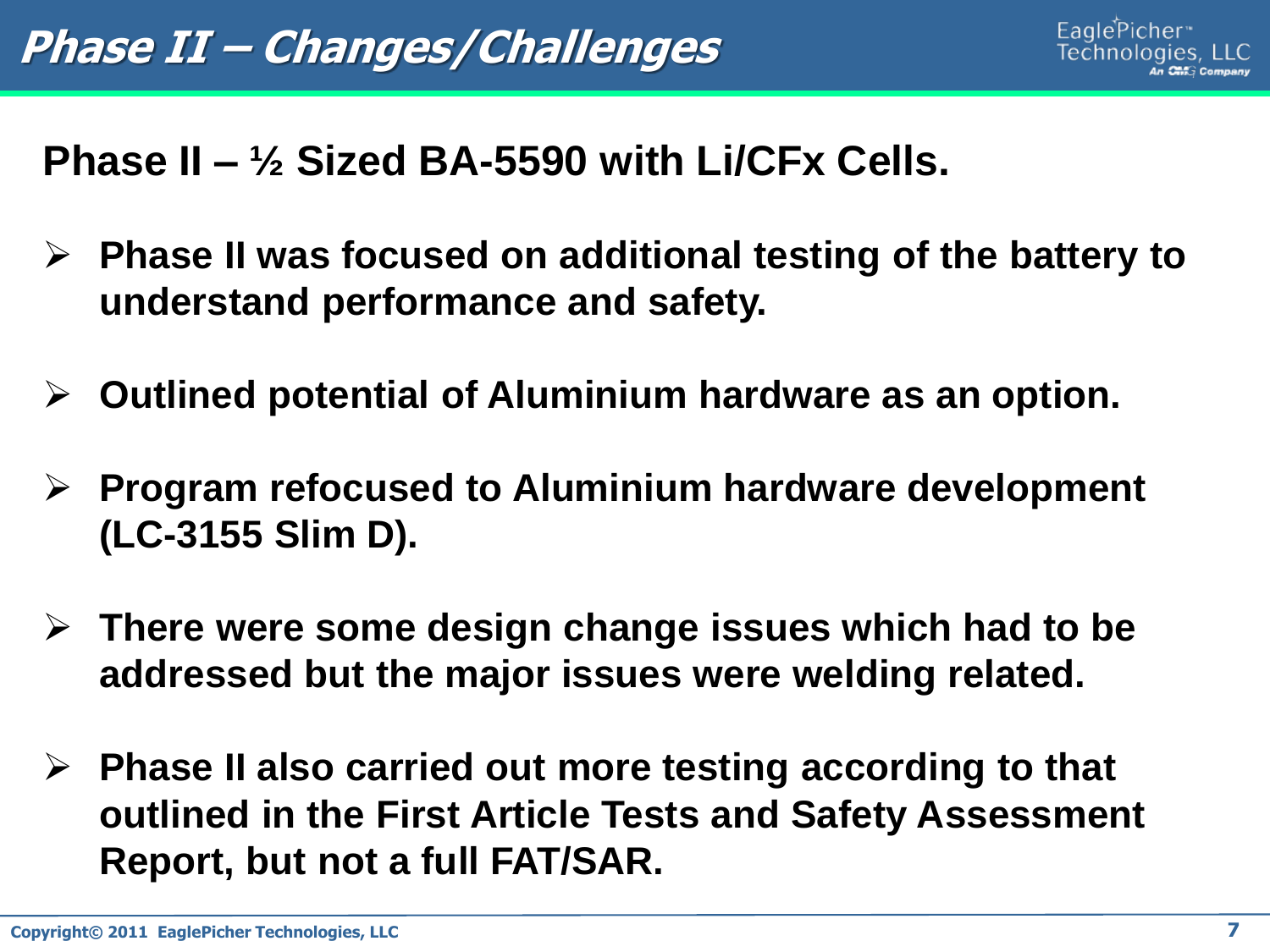## **Phase II – Cell Design Attributes**

- **Aluminium hardware provides a weight advantage but due to material selection there are some other concerns:**
	- **Rivet seal replaces a more conventional Glass to Metal seal.**
	- **Cell is 23% lighter when compared to the Phase I design.**
	- **Slim D cell has passed the UN Transportation requirements.**
	- **Slim D cell was tested for some FAT and SAR requirements.**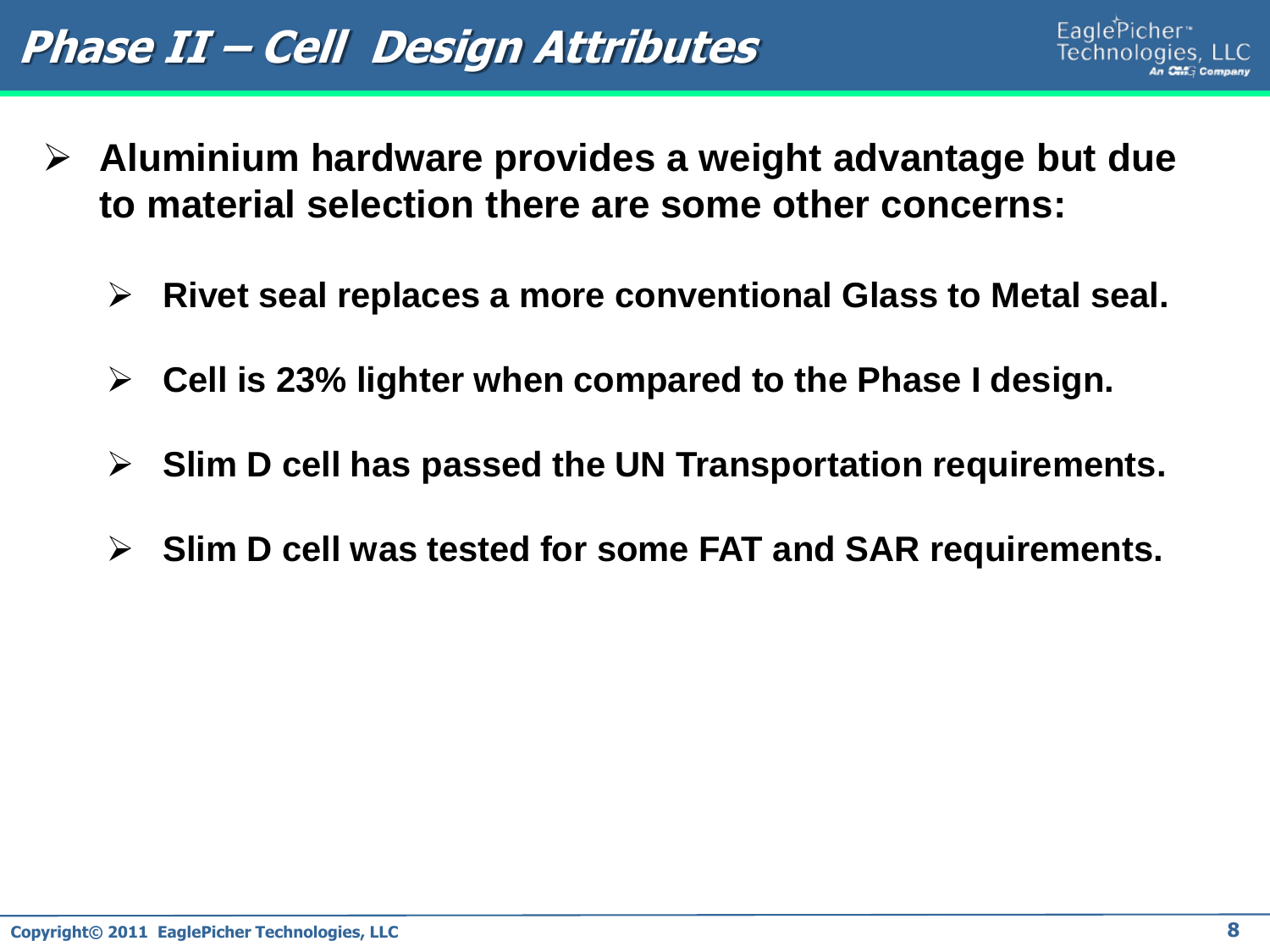- **Cells tested under the SINCGARS Protocol after 28 Day Desert Cycle lost 2.1%Wh and 1.2% Ah.**
- **SINCGARS discharge protocol at 21<sup>o</sup>C provided.**

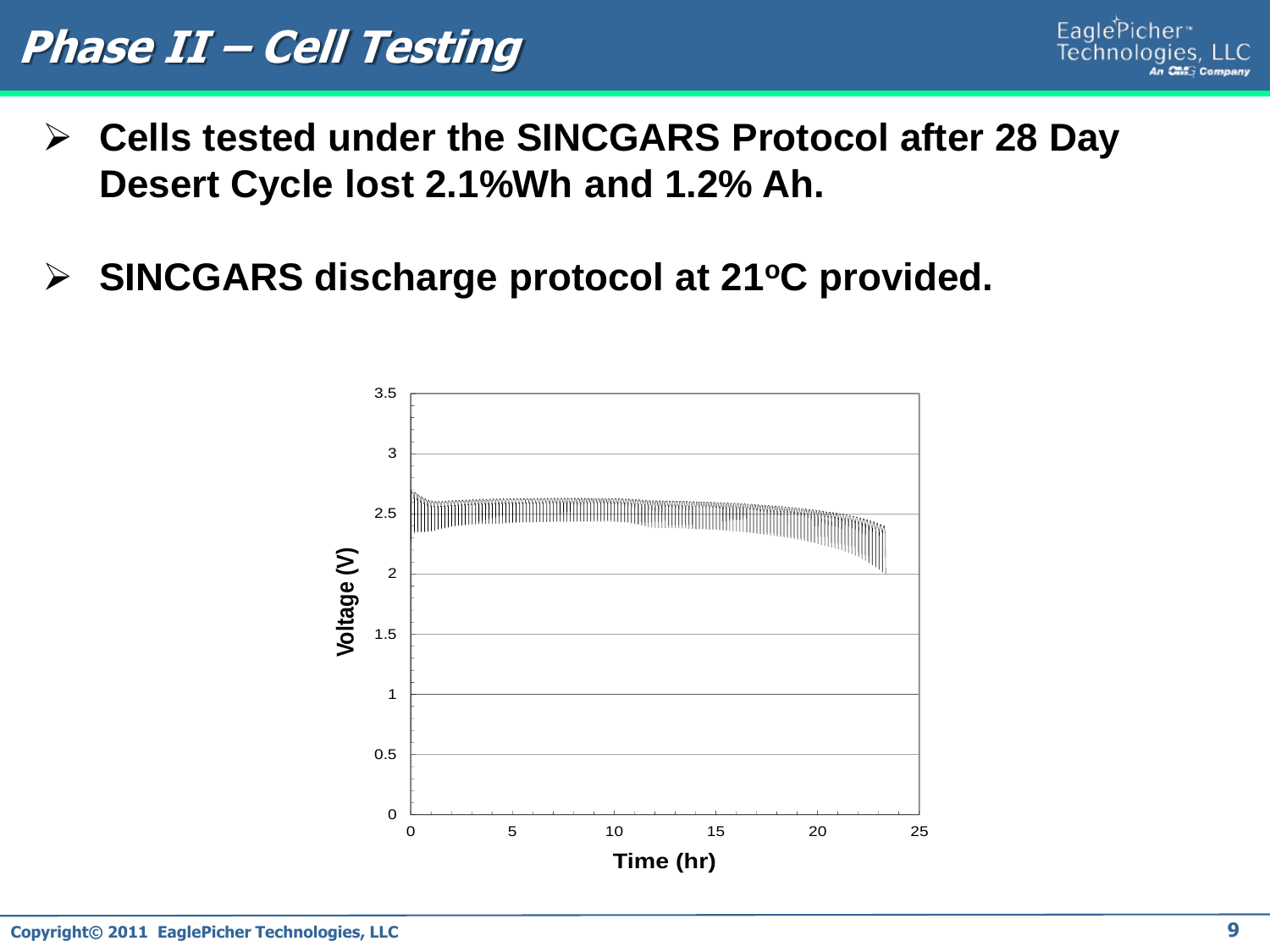- **Aluminium Cells passed the following abuse tests:**
	- **UN Transportation Requirements:**
		- **T1 – T5 (Altitude, Thermal, Vibration, Shock, Short-Circuit).**
		- **T6 – Impact.**
		- **T8 – Forced Discharge.**
	- **Desert Cycle – Cell leakage.**
	- **Cell Charging - 20 mA for 96 hours.**
	- **Nail Penetration – 5 full penetration and 5 2/3 penetration Full maximum of 107<sup>o</sup>C.**
		- **2/3 maximum of 137<sup>o</sup>C.**
		- **No fire or disassembly.**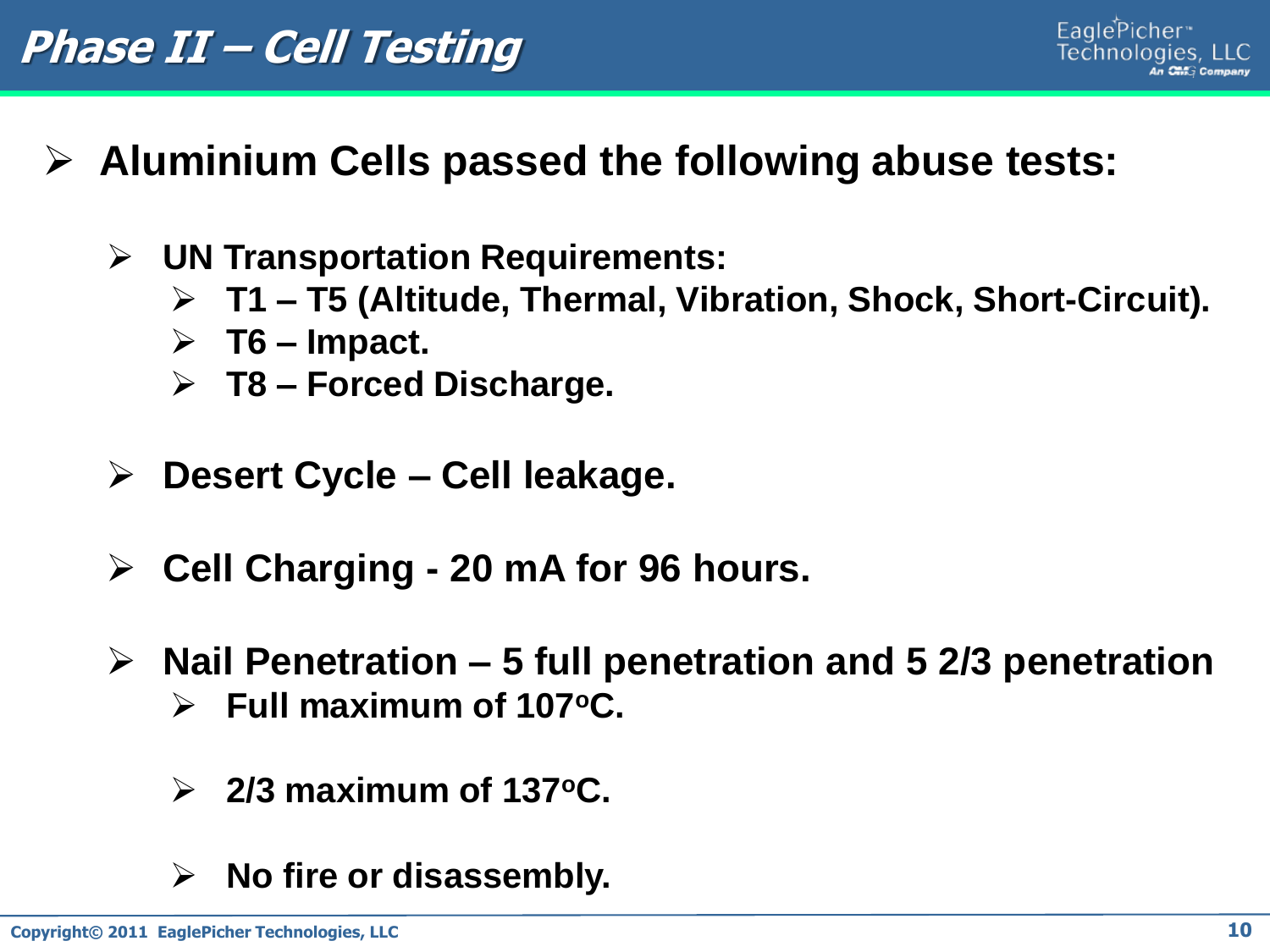**Phase II – Battery Assembly – General Comments**

- **Battery assembly was developed to deal with aluminium hardware.**
- **Battery weight was reduced by approximately 19%.**
- **Volume is 50% of the BA-5590.**
- **Finished battery now weighs < 400g.**
- **Weight is 41.1% of a BA-5590B/U**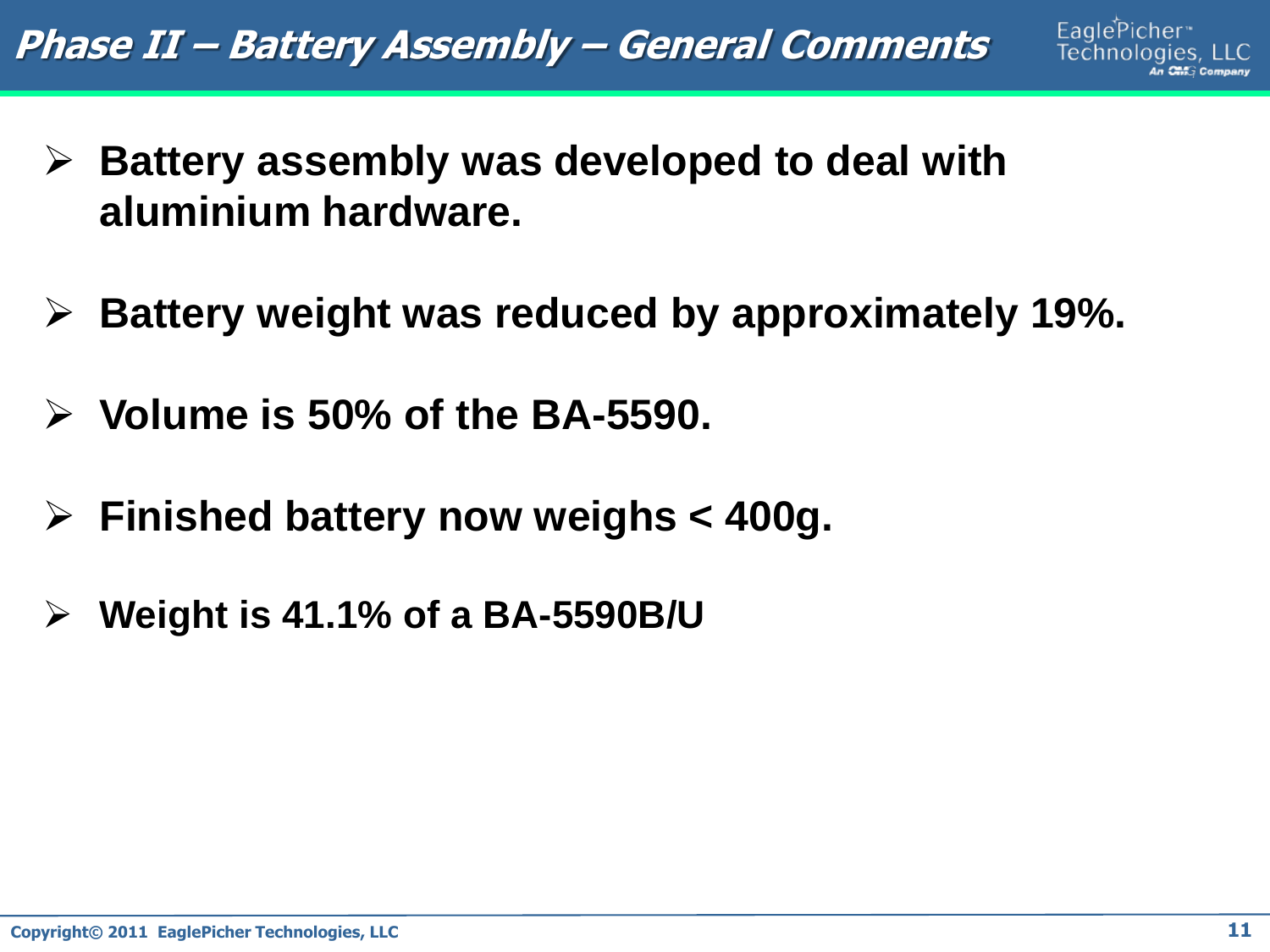#### **- Under the I Test condition the battery delivered 164.6 Wh, 12.90-Ah and ran for 25.08 hours.**

**SINCGARS I Test**

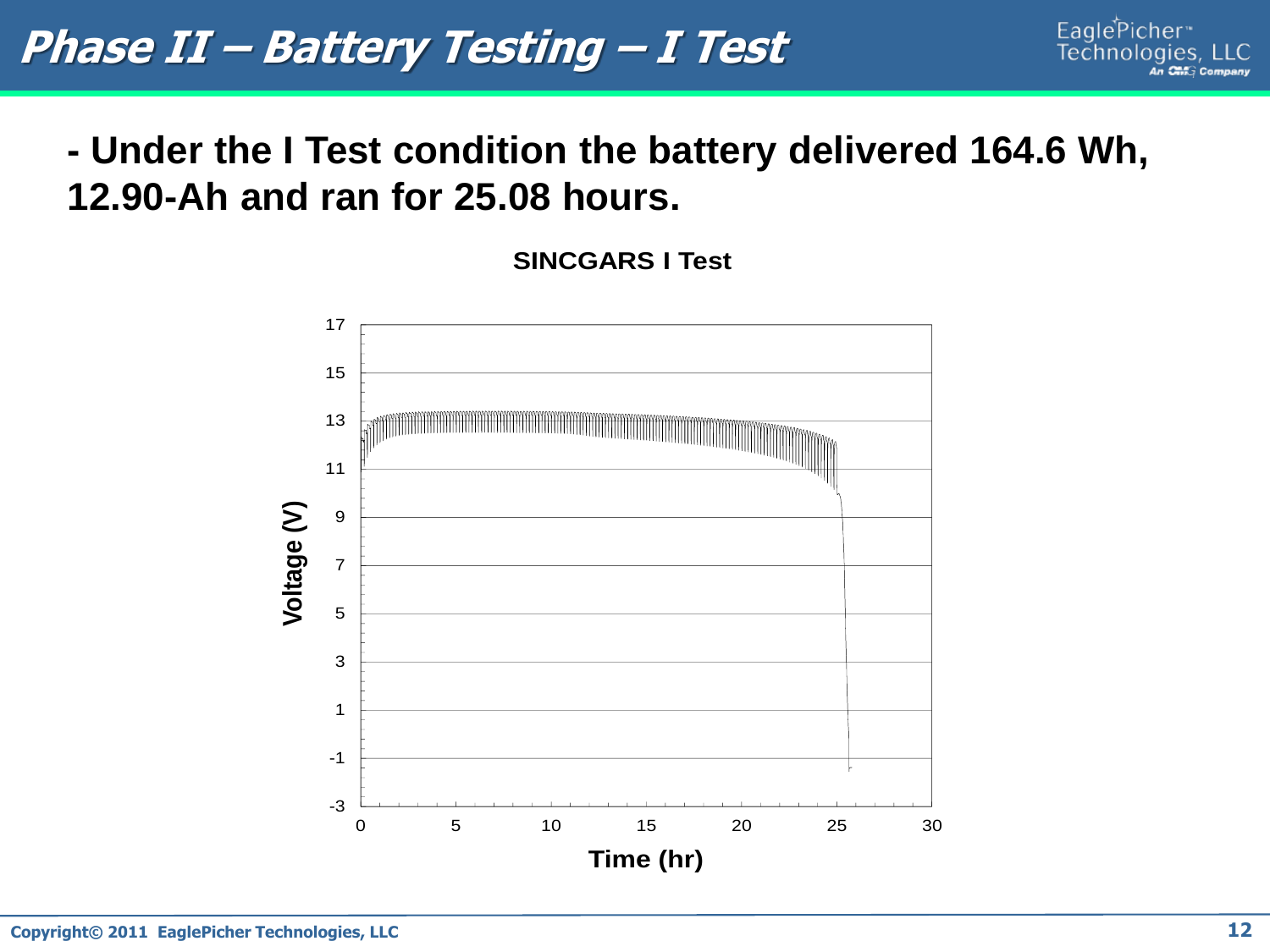#### **Phase II – Battery Testing – Thermal Profile I Test**

EaglePicher\*<br>Technologies, LLC An Child Company



- **For the I Test 10 minutes FOD after 0V is required.**
- **Two of the batteries met this condition one did not.**
- **External Temperature reached a maximum of 134<sup>o</sup>F (56<sup>o</sup>C).**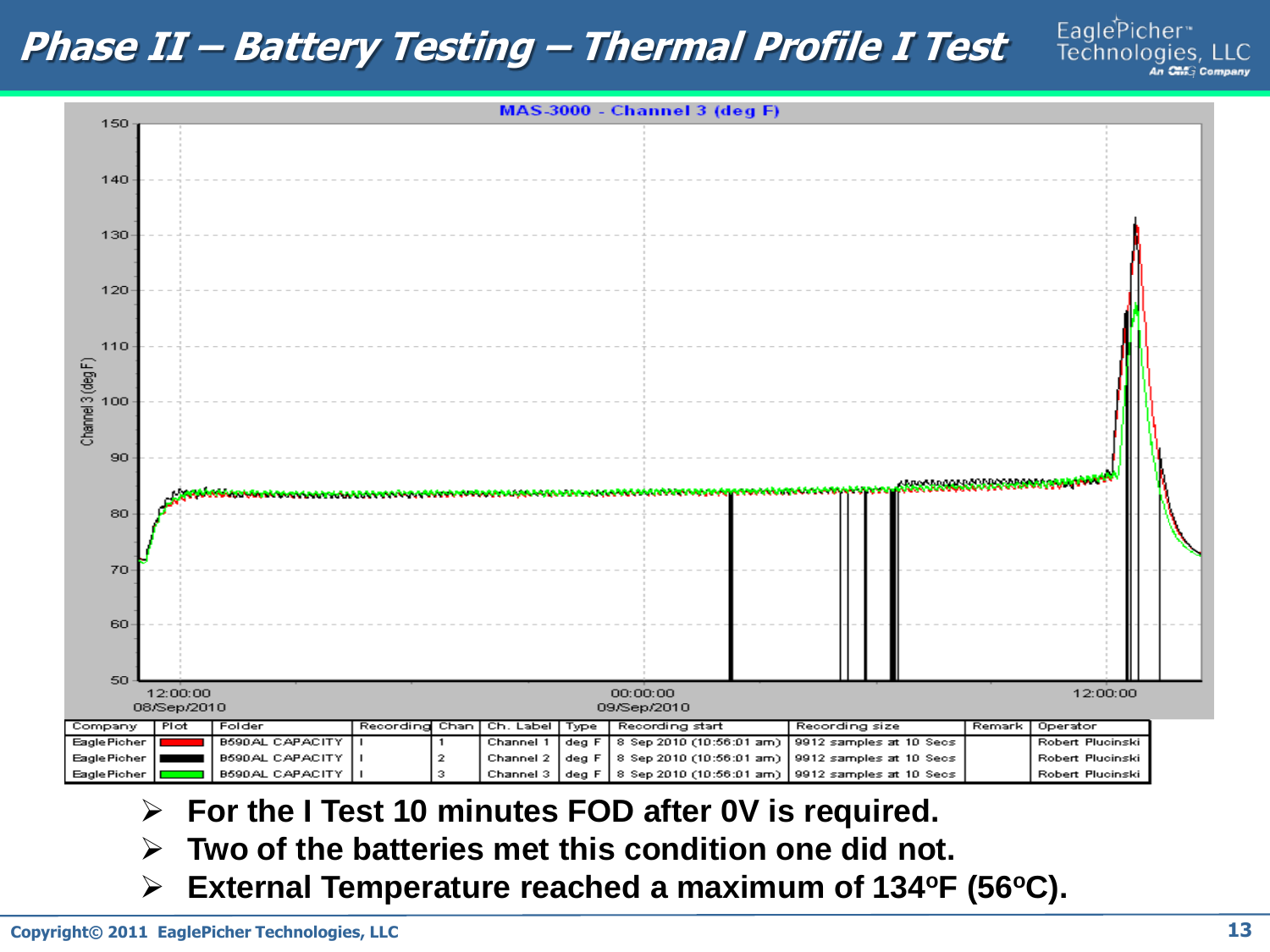#### **- Under the IT Test condition the battery delivered 164.9 Wh, 12.88-Ah and ran for 25.12 hours.**

**SINCGARS IT Test**

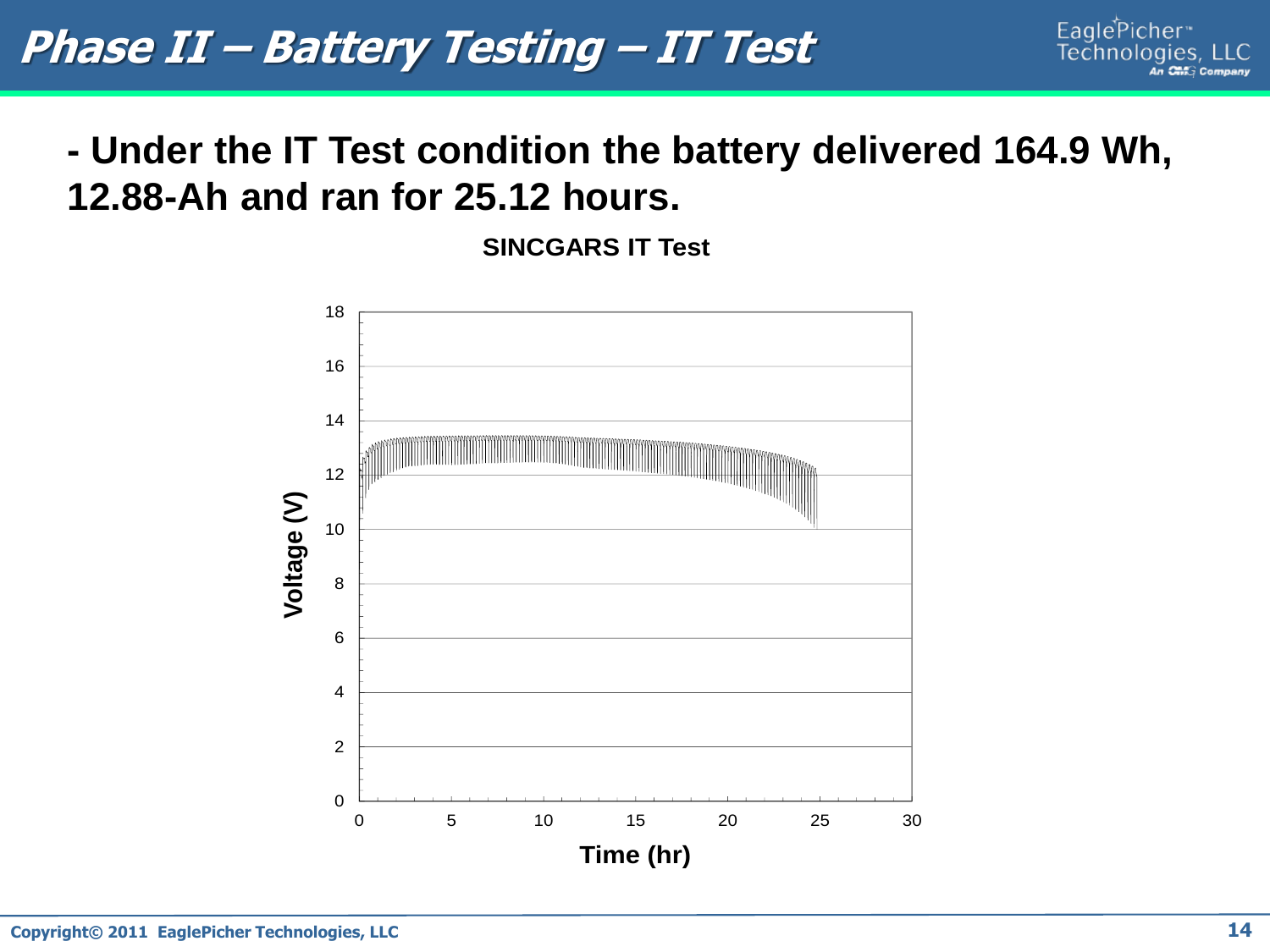**Phase II – Battery Testing – H Test**

#### **- Under the H Test condition the battery delivered 181.9 Wh, 13.58-Ah and ran for 27.73 hours.**

**SINCGARS H Test** 

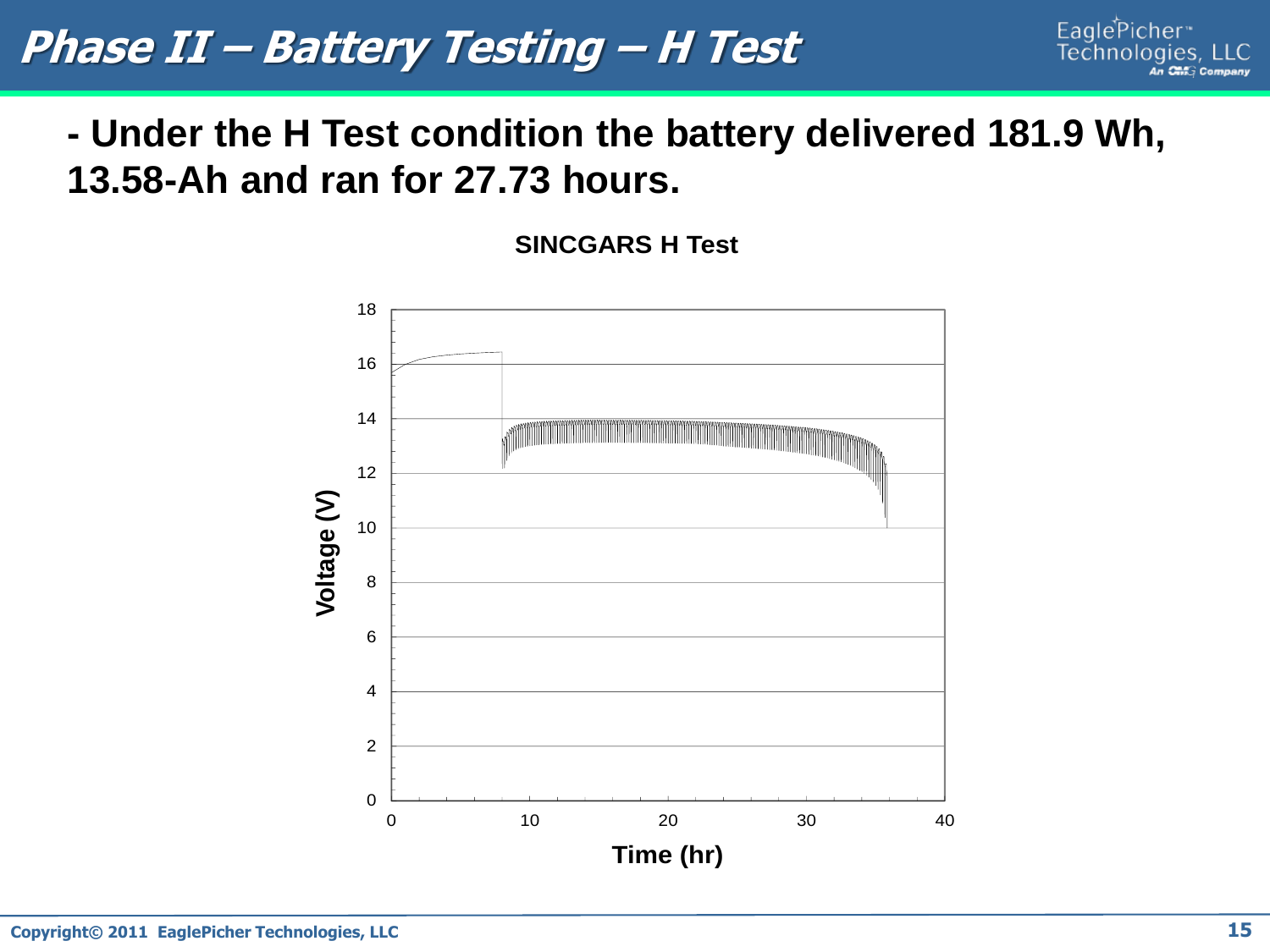#### **Phase II – Battery Testing – Thermal Profile H Test**



#### **No FOD Requirement.**

**Maximum temperature reached was 146<sup>o</sup>F.**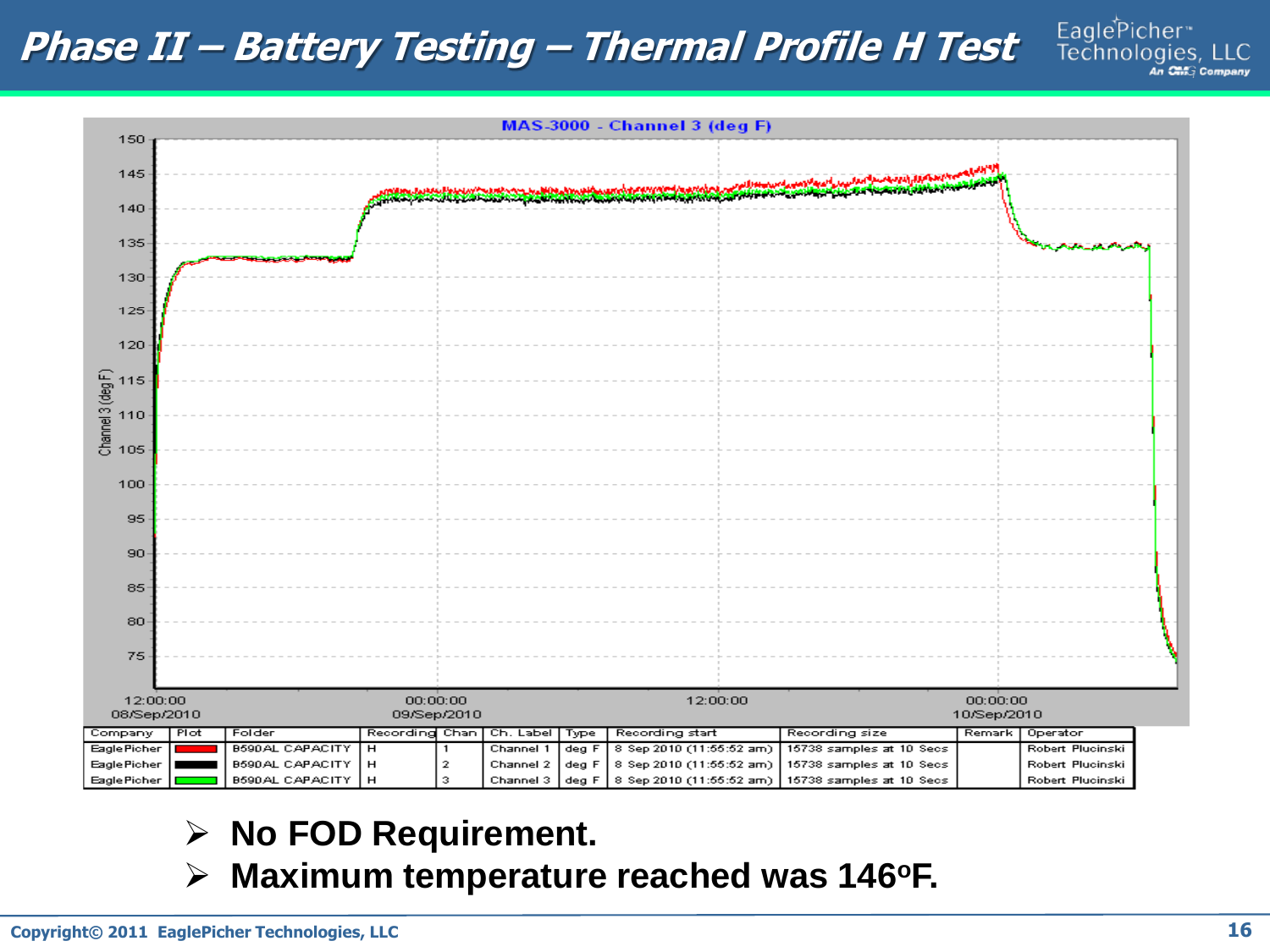**Phase II – Battery Testing – HT Test**

#### **- Under the HT Test condition the battery delivered 179.8 Wh, 13.46-Ah and ran for 27.40 hours.**

**SINCGARS HT Test**

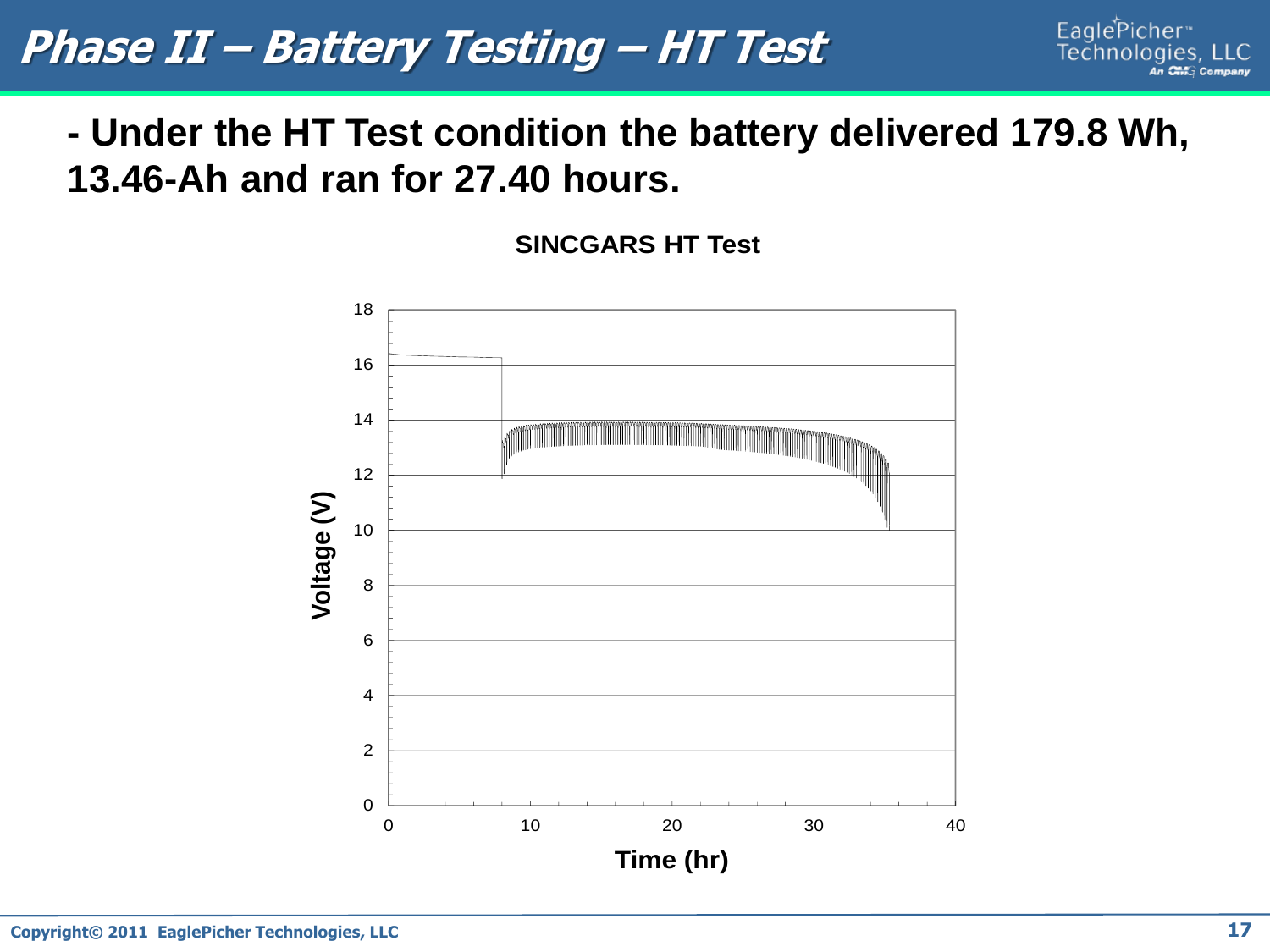#### **Phase II – Battery Testing – L Test**

#### **- Under the L Test condition the battery delivered 81.43 Wh, 7.07-Ah, 12.39 hours and 20 minute Voltage Delay.**

**SINCGARS L Test**

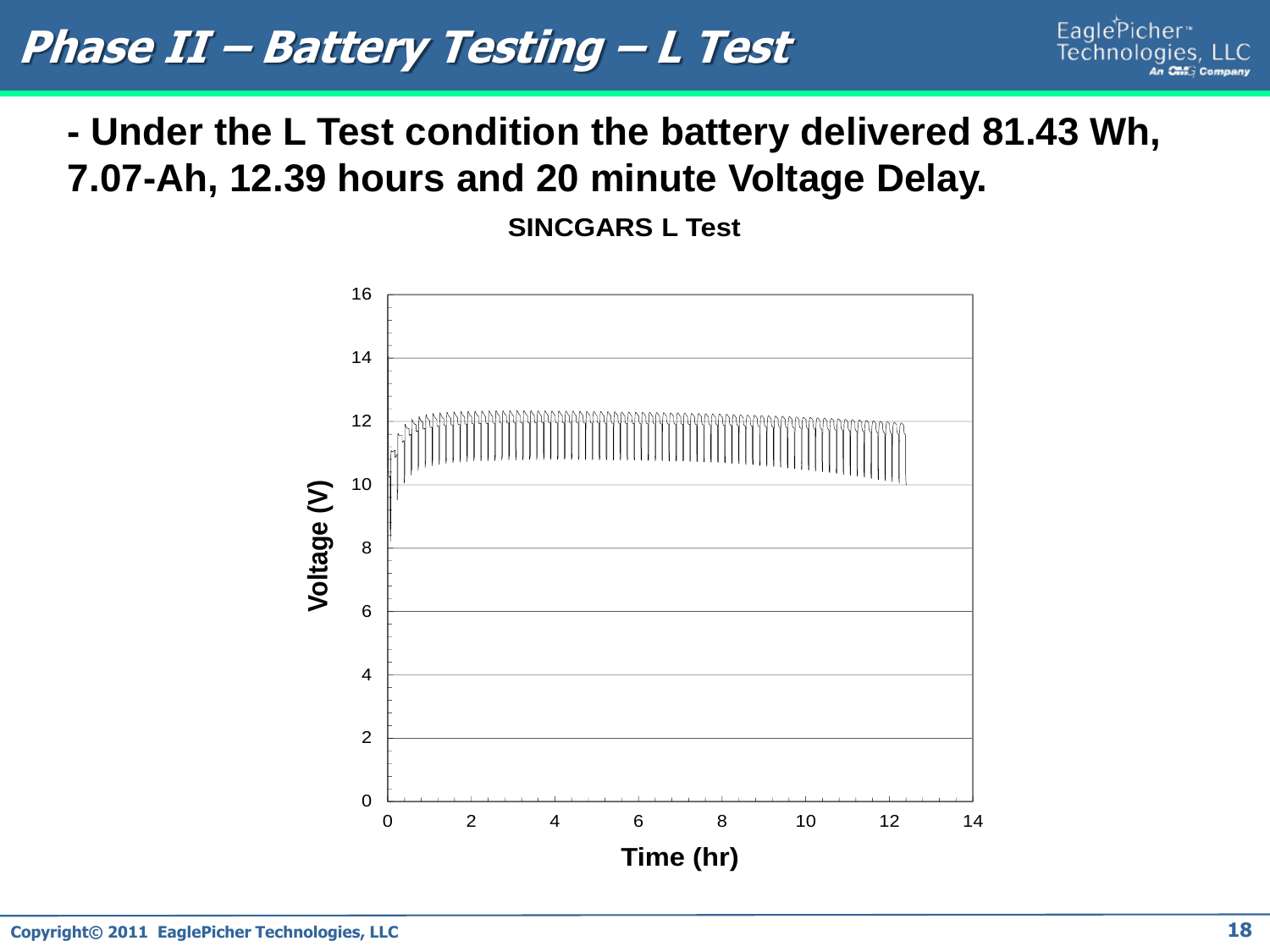### **Phase II – Battery Testing – LT Test**

#### **- Under the LT Test condition the battery delivered 76.74 Wh, 6.65-Ah, 11.68 hours and 20 minute Voltage Delay.**

**SINCGARS LT Test**

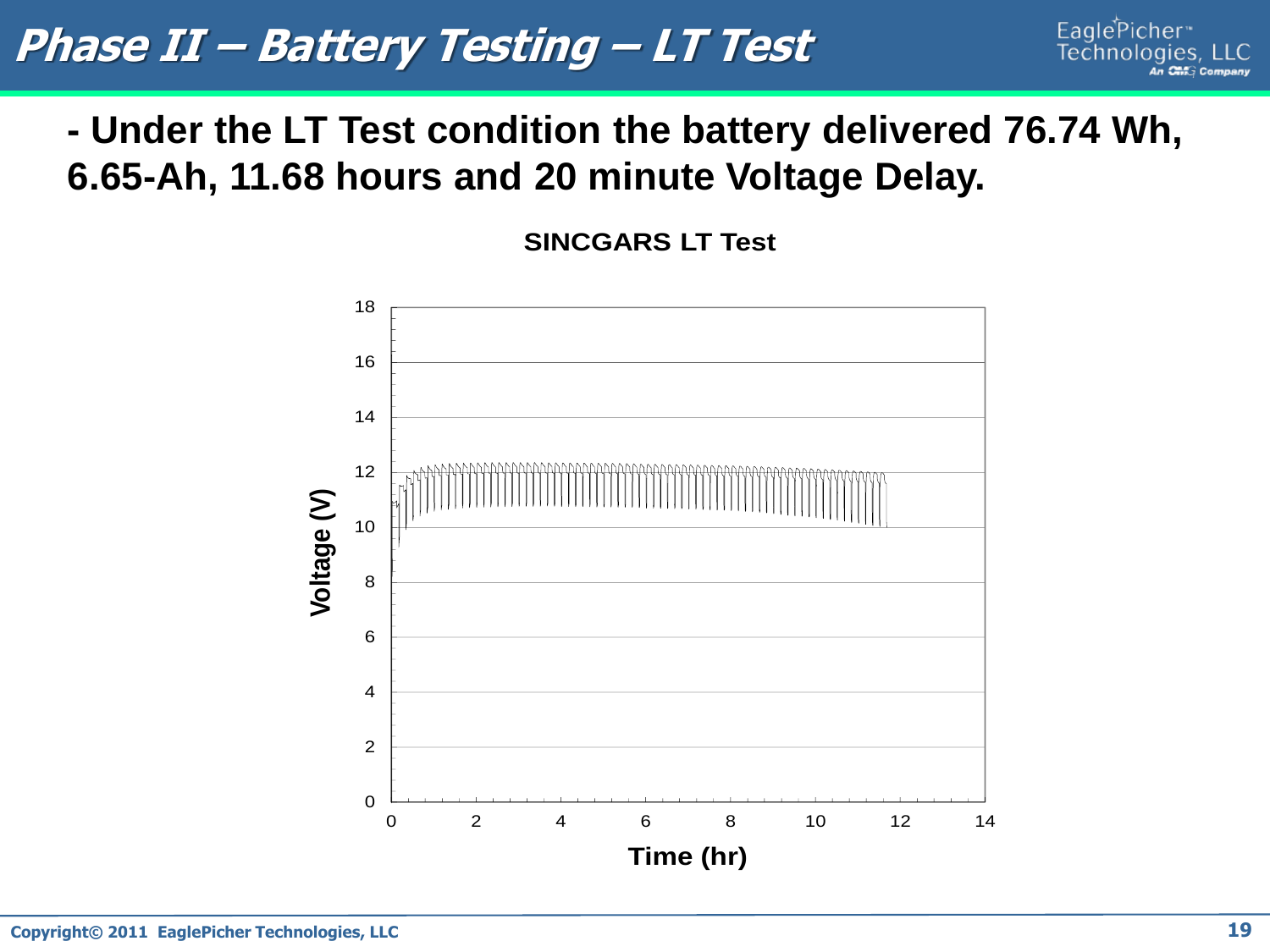## **SINCGARS Performance – ½ Sized BA-5590 No Storage (I, L and H)**

| Temp<br>(°C) | Delay<br>(min) | Min volt<br>drop | <b>Capacity</b><br>(Ah) | <b>Energy</b><br>(watt-hrs) | <b>Specific</b><br><b>Energy</b><br>(Wh/kg) | <b>Energy</b><br><b>Density</b><br>(Wh/L) | <b>Discharge</b><br>time (hr) |
|--------------|----------------|------------------|-------------------------|-----------------------------|---------------------------------------------|-------------------------------------------|-------------------------------|
| $-20$        | 20             | 6.24             | 7.07                    | 81.43                       | 205.63                                      | 184.40                                    | 12.39                         |
| 21           | 0.0            | 10.86            | 12.90                   | 164.60                      | 415.66                                      | 372.74                                    | 25.08                         |
| 55           | 0.0            | 12.13            | 13.58                   | 181.91                      | 459.37                                      | 411.93                                    | 27.73                         |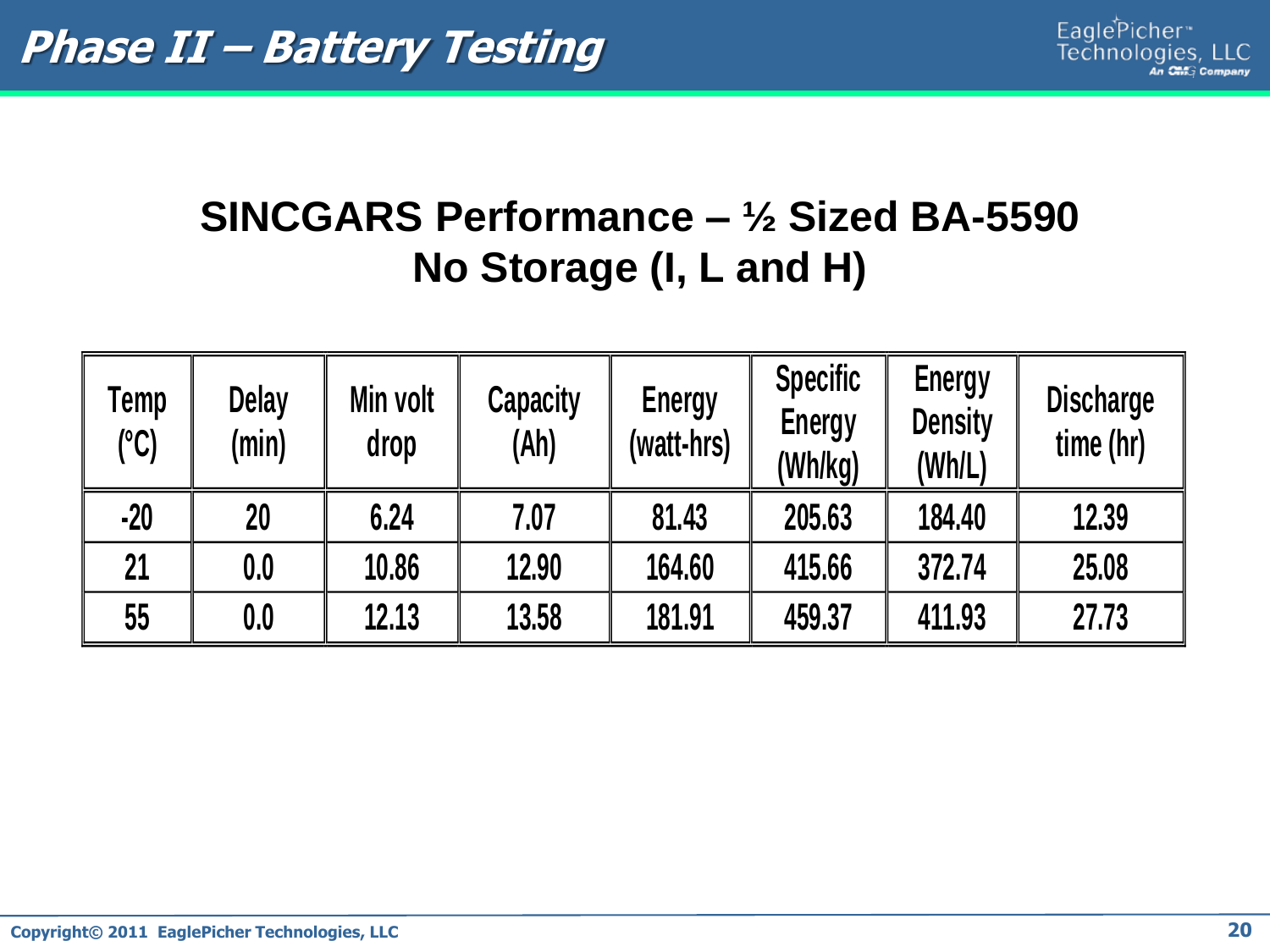### **SINCGARS Performance – ½ Sized BA-5590 After 7 Days Desert Cycle Storage (LT, IT and HT)**

| Temp<br>$(^{\circ}C)$ | <b>Delay</b><br>(min) | Min volt<br>drop | <b>Capacity</b><br>(Ah) | <b>Energy</b><br>(watt-hrs) | <b>Specific</b><br><b>Energy</b><br>(Wh/kg) | <b>Energy</b><br><b>Density</b><br>(Wh/L) | <b>Discharge</b><br>time (hr) |
|-----------------------|-----------------------|------------------|-------------------------|-----------------------------|---------------------------------------------|-------------------------------------------|-------------------------------|
| $-20$                 | 20                    | 0.00             | 6.65<br>$(94.1\%)$      | 76.74<br>$(94.2\%)$         | 193.54                                      | 173.78                                    | 11.68                         |
| 21                    | 0.0                   | 8.88             | 12.88<br>(99.8%)        | 164.92<br>(100%)            | 415.42                                      | 373.46                                    | 25.12                         |
| 55                    | 0.0                   | 11.94            | 13.46<br>$(99.1\%)$     | 179.80<br>(99.85)           | 452.91                                      | 407.16                                    | 27.40                         |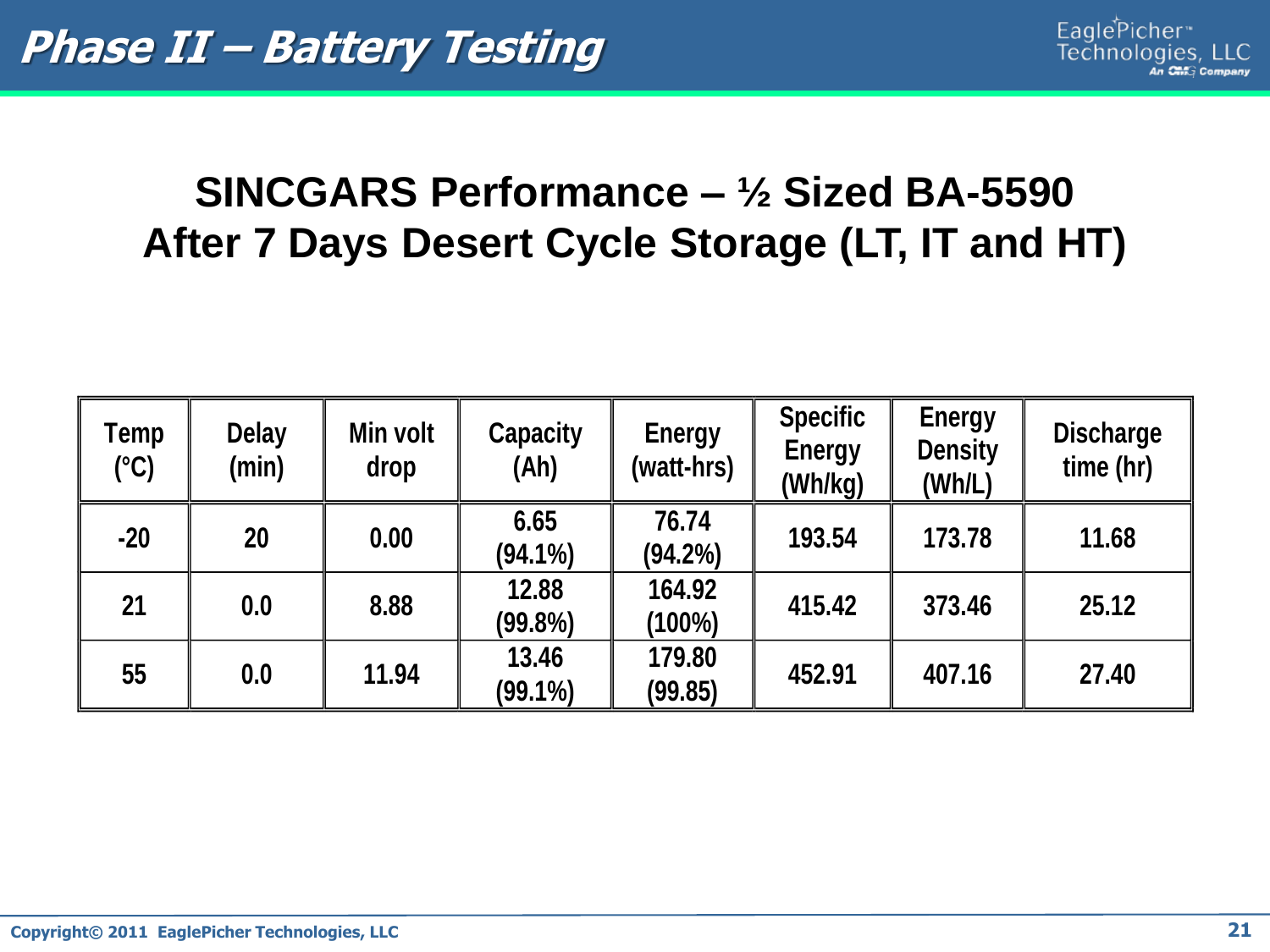#### **Phase II Performance versus Goals**

| <b>Attribute</b>                         | <b>US Army Performance Specification</b><br>(Half-90) | <b>EaglePicher Energy Products</b><br><b>Half-90 Performance</b>                                          |  |
|------------------------------------------|-------------------------------------------------------|-----------------------------------------------------------------------------------------------------------|--|
| <b>Energy</b>                            | 200 Wh at SINCGARS (30.5 hours)                       | 165 Wh at SINCGARS (25.08)<br>hours $21^{\circ}$ C)<br>182 Wh at SINCGARS (27.73<br>hours $55^{\circ}$ C) |  |
| Weight                                   | 1.1 pounds (0.499 kg)<br>(400 Wh/kg)                  | 0.87 pounds (0.395 kg)<br>(415 Wh/kg)                                                                     |  |
| <b>Dimensions</b>                        | 2.450" x 2.500" x 4.400"                              | 2.450" x 2.500" x 4.400"                                                                                  |  |
| <b>Voltage</b>                           | 16.8 V (10V cut-off)                                  | 16.75 V (10V cut-off)                                                                                     |  |
| <b>Connector</b>                         | <b>BA-5590 Type</b>                                   | <b>BA-5590 Type</b>                                                                                       |  |
| <b>Fuel Gauge</b>                        | State of Charge Indicator                             | State of Charge Indicator                                                                                 |  |
| <b>Operational</b><br><b>Temperature</b> | $-20^{\circ}$ C to 55 $^{\circ}$ C                    | $-20^{\circ}$ C to 55 $^{\circ}$ C<br>(voltage delay noted at -20°C)                                      |  |
| <b>Storage</b><br><b>Temperature</b>     | $-40^{\circ}$ C to $70^{\circ}$ C                     | -40 $^{\circ}$ C to 70 $^{\circ}$ C                                                                       |  |
| <b>Transportation</b><br>and SAR         | <b>Required before FY09</b><br>Soldier use            | <b>UN Transportation Tests</b><br>compliant; SAR testing is required<br>for Phase II                      |  |